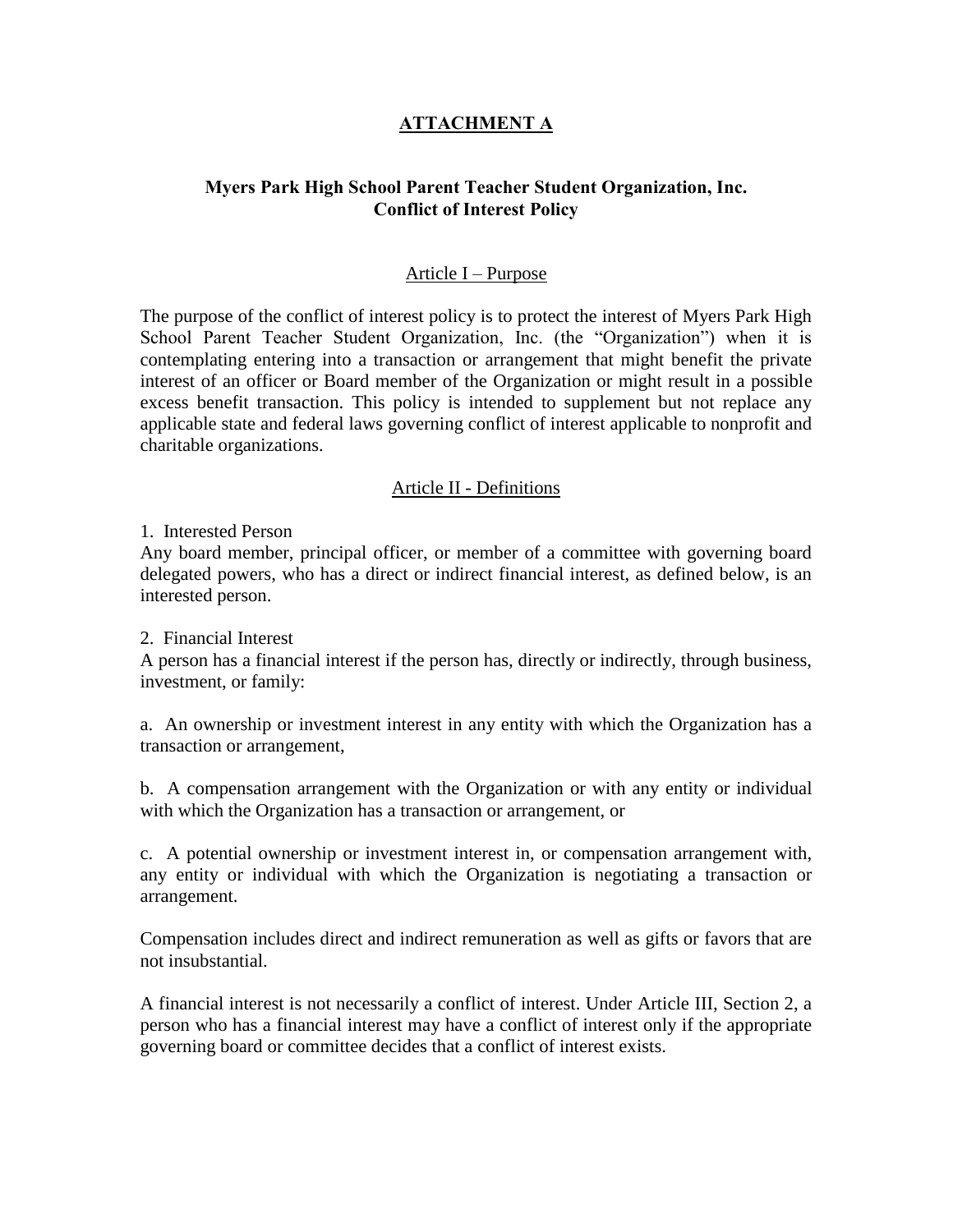# Article III - Procedures

### 1. Duty to Disclose

In connection with any actual or possible conflict of interest, an interested person must disclose the existence of the financial interest and be given the opportunity to disclose all material facts to the Board members and members of committees with governing board delegated powers considering the proposed transaction or arrangement.

### 2. Determining Whether a Conflict of Interest Exists

After disclosure of the financial interest and all material facts, and after any discussion with the interested person, he/she shall leave the governing board or committee meeting while the determination of a conflict of interest is discussed and voted upon. The remaining board or committee members shall decide if a conflict of interest exists.

3. Procedures for Addressing the Conflict of Interest

a. An interested person may make a presentation at the governing board or committee meeting, but after the presentation, he/she shall leave the meeting during the discussion of, and the vote on, the transaction or arrangement involving the possible conflict of interest.

b. The chairperson of the governing board or committee shall, if appropriate, appoint a disinterested person or committee to investigate alternatives to the proposed transaction or arrangement.

c. After exercising due diligence, the governing board or committee shall determine whether the Organization can obtain with reasonable efforts a more advantageous transaction or arrangement from a person or entity that would not give rise to a conflict of interest.

d. If a more advantageous transaction or arrangement is not reasonably possible under circumstances not producing a conflict of interest, the governing board or committee shall determine by a majority vote of the disinterested Board members whether the transaction or arrangement is in the Organization's best interest, for its own benefit, and whether it is fair and reasonable. In conformity with the above determination it shall make its decision as to whether to enter into the transaction or arrangement.

4. Violations of the Conflicts of Interest Policy

a. If the governing board or committee has reasonable cause to believe a member has failed to disclose actual or possible conflicts of interest, it shall inform the member of the basis for such belief and afford the member an opportunity to explain the alleged failure to disclose.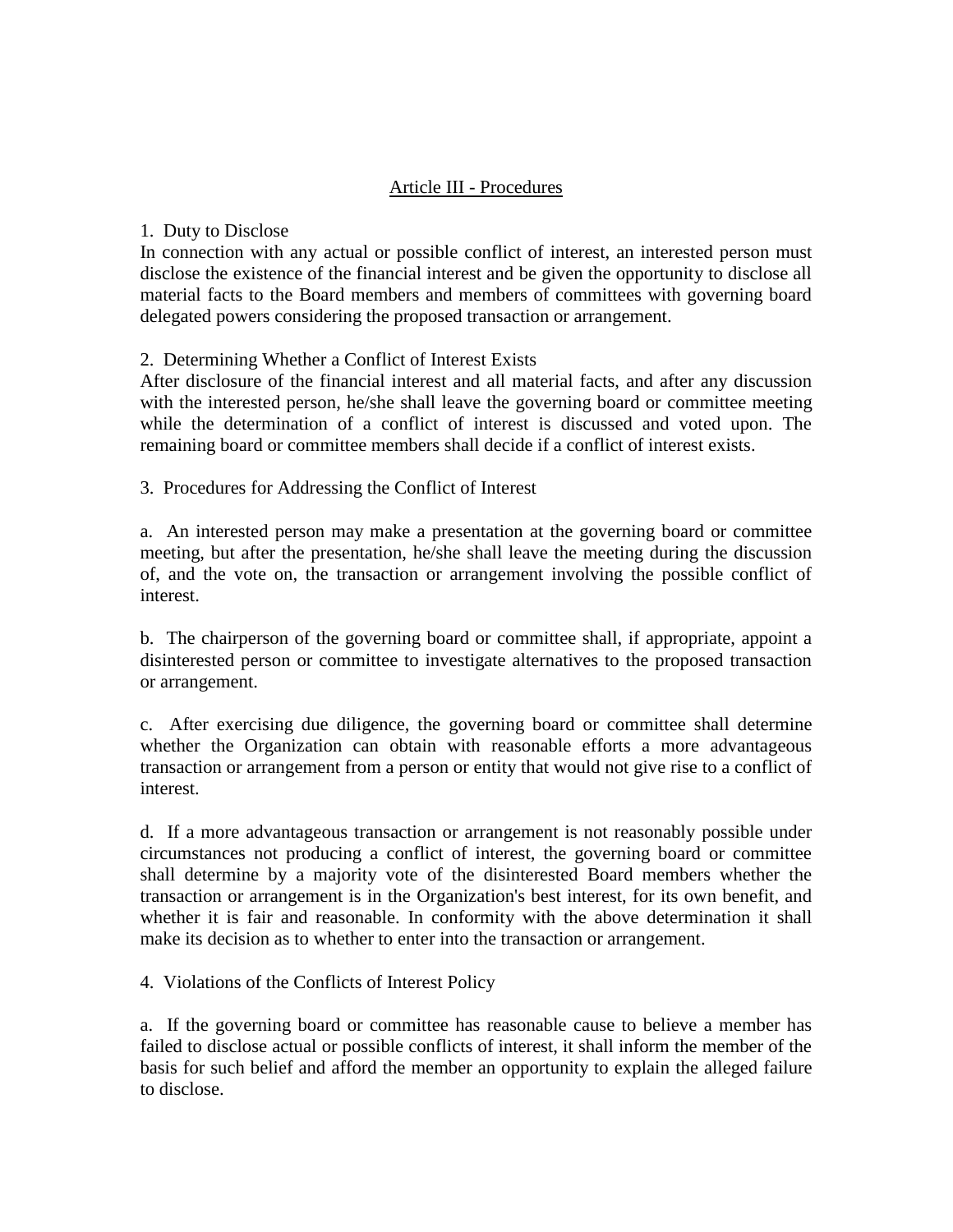b. If, after hearing the member's response and after making further investigation as warranted by the circumstances, the governing board or committee determines the member has failed to disclose an actual or possible conflict of interest, it shall take appropriate disciplinary and corrective action.

# Article IV - Records of Proceedings

The minutes of the governing board and all committees with board delegated powers shall contain:

a. The names of the persons who disclosed or otherwise were found to have a financial interest in connection with an actual or possible conflict of interest, the nature of the financial interest, any action taken to determine whether a conflict of interest was present, and the governing board's or committee's decision as to whether a conflict of interest in fact existed.

b. The names of the persons who were present for discussions and votes relating to the transaction or arrangement, the content of the discussion, including any alternatives to the proposed transaction or arrangement, and a record of any votes taken in connection with the proceedings.

# Article V - Compensation

a. A voting member of the governing board who receives compensation, directly or indirectly, from the Organization for services is precluded from voting on matters pertaining to that member's compensation.

b. A voting member of any committee whose jurisdiction includes compensation matters and who receives compensation, directly or indirectly, from the Organization for services is precluded from voting on matters pertaining to that member's compensation.

c. No voting member of the governing board or any committee whose jurisdiction includes compensation matters and who receives compensation, directly or indirectly, from the Organization, either individually or collectively, is prohibited from providing information to any committee regarding compensation.

# Article VI - Annual Statements

Each Board member, principal officer and member of a committee with governing boarddelegated powers shall annually sign a statement, which affirms such person:

a. Has received a copy of the conflicts of interest policy,

b. Has read and understands the policy,